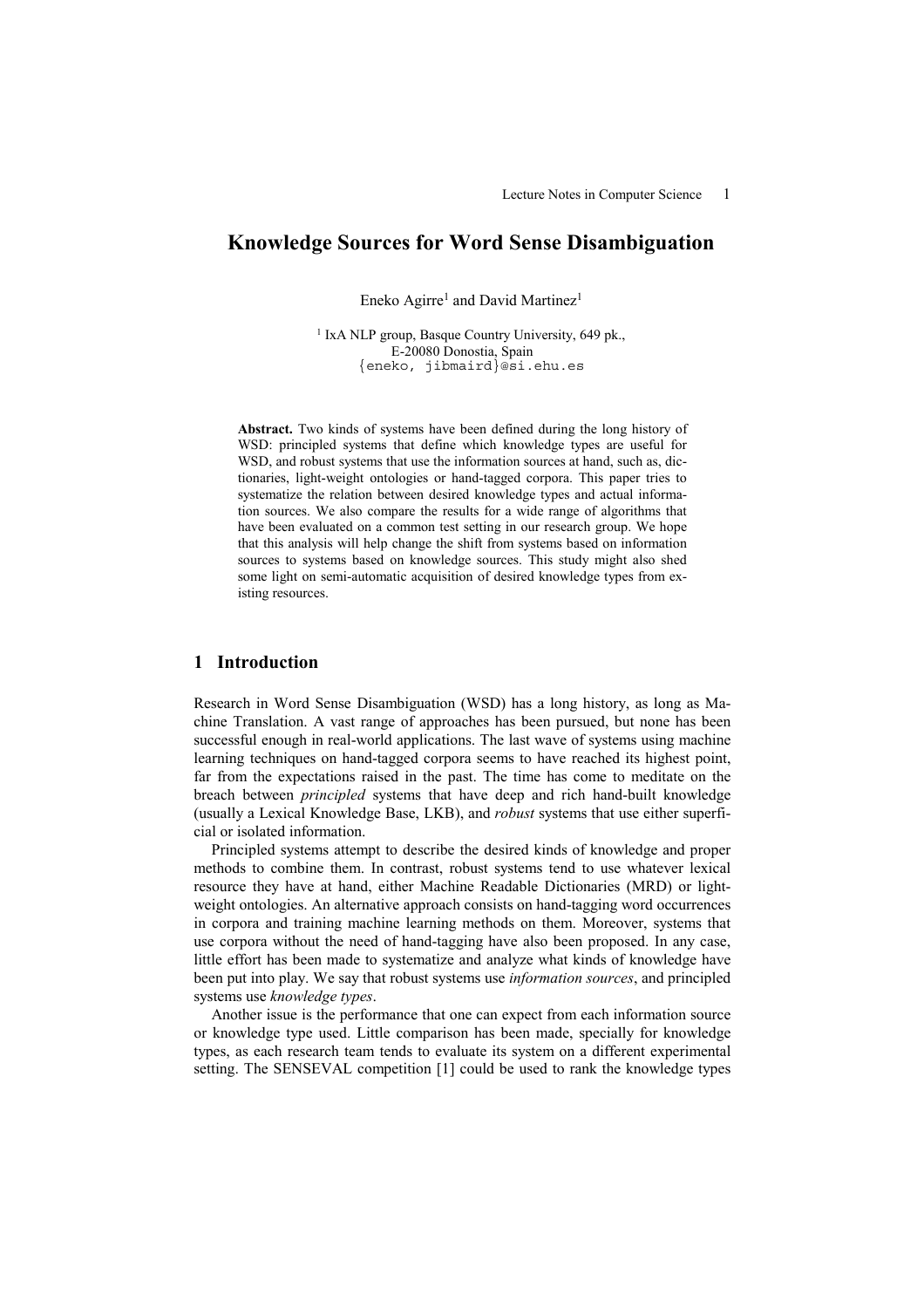separately, but unfortunately, the systems tend to combine a variety of heuristics without separate evaluation. We tried to evaluate the contribution of each information source and knowledge type separately, testing each system in a common setting: the English sense inventory from WordNet 1.6 [2], and a test set comprising either all occurrences of 8 nouns in Semcor [3] or all nouns occurring in a set of 4 random files from Semcor.

This paper is a first attempt to systematize the relation between desired knowledge types and actual information sources, and to provide an empirical comparison of results on a common experimental setting. In particular, a broad range of systems that the authors have implemented is analyzed in context.

Although this paper should review a more comprehensive list of references, space requirements allow just a few relevant references. For the same reason, the algorithms are just sketched (the interested reader has always a pointer to a published reference), and the results are given as averages.

The structure of the paper is as follows. Section 2 reviews traditional knowledge types useful for WSD. Section 3 introduces an analysis of the information sources for a number of actual systems. Section 4 presents the algorithms implemented, together with the results obtained. Section 5 presents a discussion of the results, including future research directions. Finally, section 6 draws some conclusions.

# **2 Knowledge Types Useful for WSD**

We classify the knowledge types useful for disambiguating an occurrence of a word based on Hirst [4], McRoy [5] and our own contributions. The list is numbered for future reference.

- 1. **Part of speech** (POS) is used to organize the word senses. For instance, in Word-Net 1.6 *handle* has 5 senses as a verb, only one as a noun.
- 2. **Morphology**, specially the relation between derived words and their roots. For instance, the noun *agreement* has 6 senses, its verbal root *agree* 7, but not all combinations hold.
- 3. **Collocations**. The 9-way ambiguous noun *match* has only one possible sense in "*football match*".
- 4. **Semantic word associations**, which van be further classified as follows:
	- a **Taxonomical organization**, e.g. the association between *chair* and *furniture*.
	- b **Situation**, such as the association between *chair* and *waiter*.
	- c **Topic**, as between *bat* and *baseball.*
	- d **Argument-head relation**, e.g. *dog* and *bite* in "*the dog bite the postman*".

These associations, if given as a sense-to-word relation, are strong indicators for a sense. For instance, in "*The chair and the table were missing*" the shared class in the taxonomy with *table* can be used to choose the furniture sense of *chair*.

- 5. **Syntactic cues**. Subcategorization information is also useful, e.g. *eat* in the "*take a meal*" sense is intransitive, but it is transitive in other senses.
- 6. **Semantic roles**. In "*The bad new will eat him*" the object of eat fills the *experiencer* role, and this fact can be used to better constrain the possible senses for eat.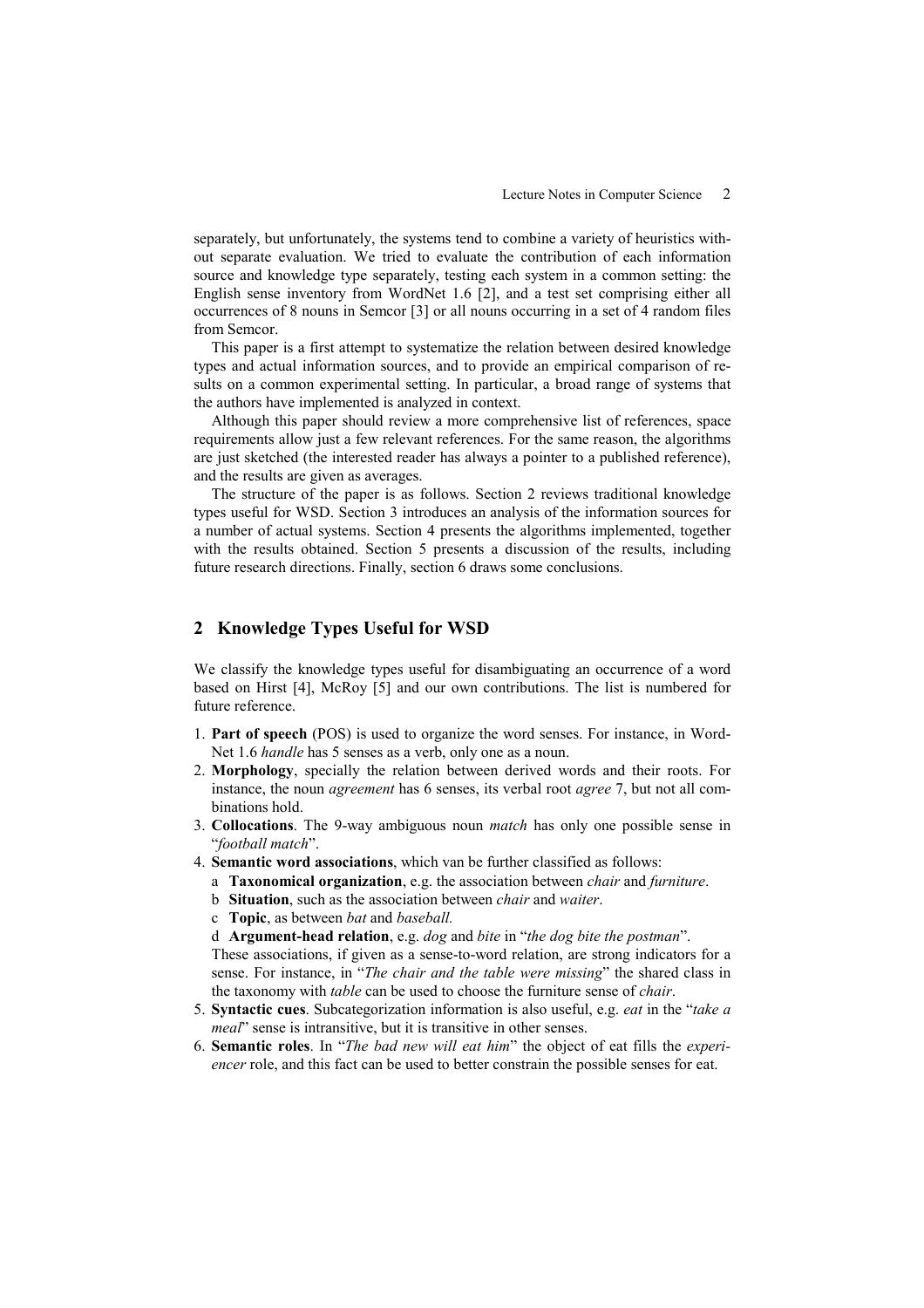- 7. **Selectional preferences**. For instance, *eat* in the "*take a meal"* sense prefers humans as subjects. This knowledge type is similar to the argument-head relation (4d), but selectional preferences are given in terms of semantic classes, rather that plain words.
- 8. **Domain**. For example, in the domain of sports, the "*tennis racket"* sense of *racket* is preferred.
- 9. **Frequency of senses**. Out of the 4 senses of *people* the general sense accounts for 90% of the occurrences in Semcor.
- 10. **Pragmatics**. In some cases, full-fledged reasoning has to come into play to disambiguate *head* as a *nail-head* in the now classical utterance "*Nadia swing the hammer at the nail, and the head flew off"* [4].

Some of these types are out of the scope of this paper: POS tagging is usually performed in an independent process and derivational morphology would be useful only for disambiguating roots.

Traditionally, the lexical knowledge bases (LKBs) containing the desired knowledge have been built basically by hand. McRoy, for instance, organizes the knowledge related to 10,000 lemmas in four inter-related components:

- 1. lexicon: core lexicon (capturing knowledge types 1, 2, 5 and 9) and dynamic lexicons (knowledge type 8)
- 2. concept hierarchy (including 4a, 6 and 7)
- 3. collocational patterns (3)
- 4. clusters of related definitions (sets of clusters for 4b and 4c)

Manual construction of deep and rich semantic LKBs is a titanic task, with many shortcomings. It would be interesting to build the knowledge needed by McRoy's system by semi-automatic means. From this perspective, the systematization presented in this paper can be also understood as a planning step towards the semi-automatic acquisition of such semantic lexicons.

### **3 Information Sources Used in Actual Systems**

WSD systems can be characterized by the information source they use in their algorithms, namely MRDs, light-weight ontologies, corpora, or a combination of them [6]. This section reviews some of the major contributors to WSD (including our implementations). The following section presents in more detail the algorithms that we implemented and tested on the common setting. The systems are organized according to the major information source used, making reference to the knowledge types involved.

**MRDs** (4, 5, 7, 9). The first sense in dictionaries can be used as an indication of the most used sense (9). Other systems [7] [8] try to model semantic word associations (4) processing the text in the definitions in a variety of ways. Besides, [7] uses the additional information present in the machine-readable version of the LDOCE dictionary,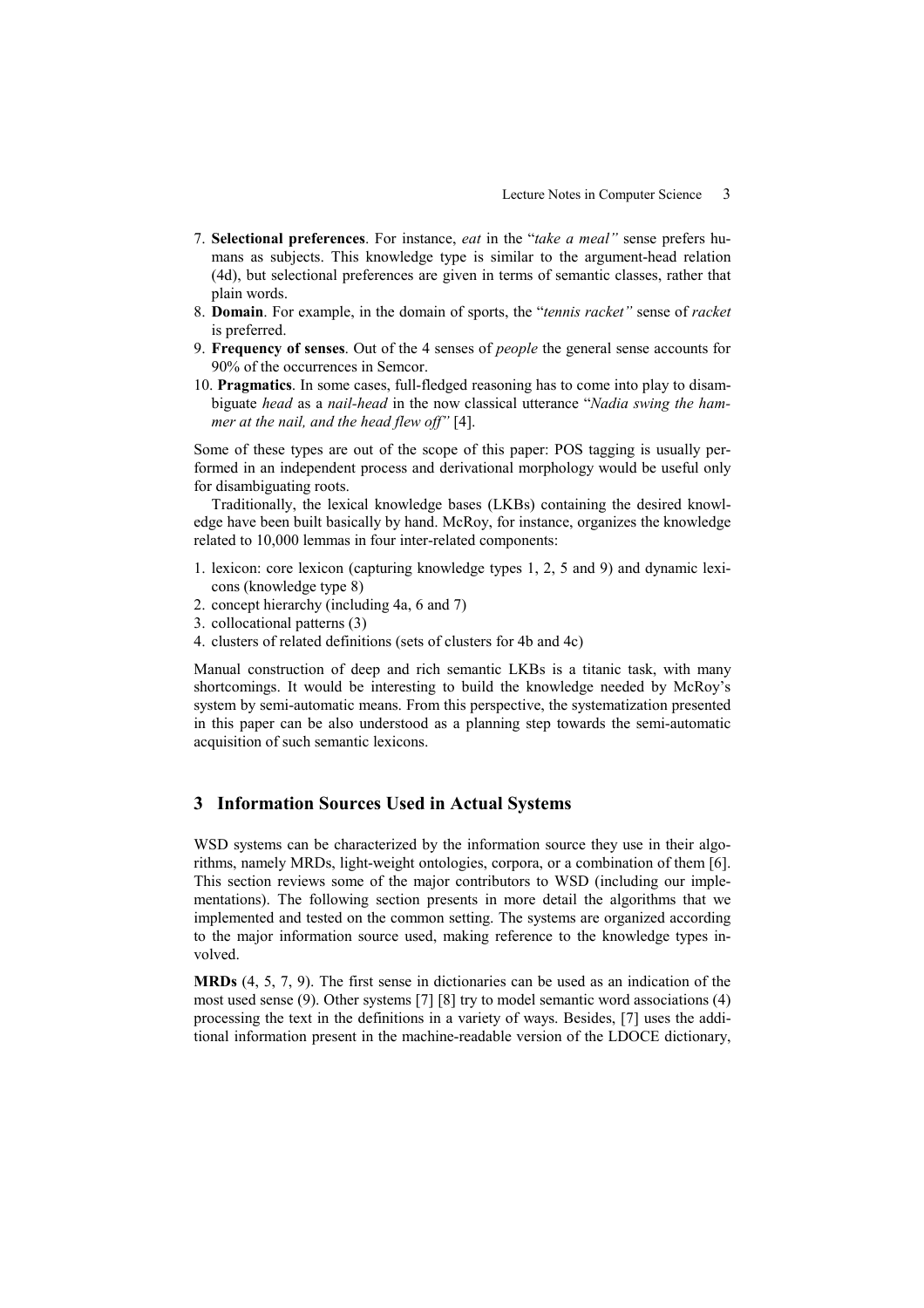subject codes (4a), subcategorization information (5) and basic selectional preferences (7). Unfortunately, other MRDs lack this latter kind of information.

**Ontologies** (4a). Excluding a few systems using proprietary ontologies, most systems have WordNet [2] as the basic ontology. Synonymy and taxonomy in WordNet provide the taxonomical organization (4a) used in semantic relatedness measures [9] [10].

**Corpora** (3, 4b, 4c, 4d, 5). Hand tagged corpora has been used to train machine learning algorithms. The training data is processed to extract features, that is, cues in the context of the occurrence that could lead to disambiguate the word correctly. For instance, Yarowsky [11] showed how collocations (3) could be captured using bigrams and argument-head relations. In the literature, easily extracted features are preferred, avoiding high levels of linguistic processing [11] [12] [13] [14]. In general, two sets of features are distinguished:

- 1. Local features, which use local dependencies (adjacency, small window, and limited forms of argument-head relations) around the target sense. The values of the features can be word forms, lemmas or POS. This set of features tries to use the following knowledge types without recognizing them explicitly: collocations (3), argument-head relations (4d) and a limited form of syntactic cues (5), such as adjacent POS.
- 2. Global features consist on bags of lemmas in a large window (50, 100 words wide) around the target word senses. Words that co-occur frequently with the sense would indicate that there is a semantically association of some kind (usually related to the situation or topic, 4b, 4c).

During testing, a machine learning algorithm is used to compare the features extracted from the training data to the actual features in the occurrence to be disambiguated. The sense with the best matching features is selected accordingly.

**MRD and ontology combinations** (4a, 4b, 4c) have been used to compensate for the lack of semantic associations in existing ontologies like WordNet. For instance, [15] combines the use of taxonomies and the definitions in WordNet yielding a similarity measure for nominal and verbal concepts which are otherwise unrelated in WordNet. The taxonomy provides knowledge type 4a, and the definitions implicitly provide 4b and 4c.

**MRD and corpora combinations** (3, 4b, 4c, 4d, 5). [16] uses the hierarchical organization in Roget's thesaurus to automatically produce sets of salient words for each semantic class. These salient words are similar to McRoy's clusters [5], and could capture both situation and topic clusters (4b, 4c). In [17], seed words from a MRD are used to bootstrap a training set without the need of hand-tagging (all knowledge types used for corpora could be applied here, 3, 4b, 4c, 4d, 5).

**Ontology and corpora combinations** (3, 4b, 4c, 4d, 5, 7). In an exception to the general rule, selectional preferences (7) have been semi-automatically extracted and explicitly applied to WSD [9] [18]. The automatic extraction involved the combination of parsed corpora to construct sets of e.g. nouns that are subjects of an specific verb, and a similarity measure based on a taxonomy is used to generalize the sets of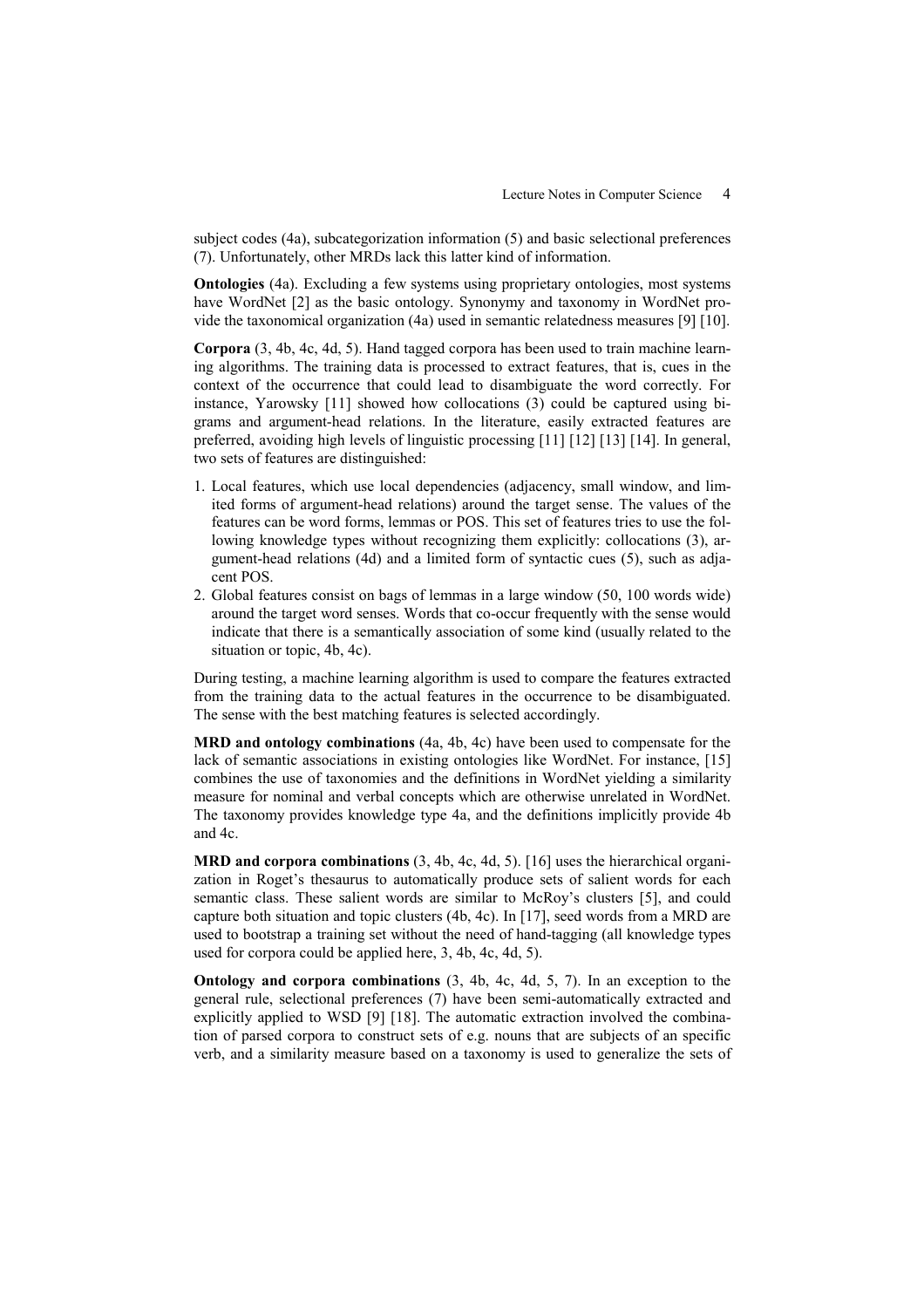nouns to semantic classes. In a different approach [14]**,** the information in WordNet has been used to build automatically a training corpus from the web (thus involving knowledge types 3, 4b, 4c, 4d, 5). A similar technique has been used to build topic signatures, which try to give lists of words topically associated for each concept [19].

For some of the knowledge types we could not find implemented systems. We are not aware of any system using semantic roles, or pragmatics, and domain information is seldom used.

# **4 Experimental Setting and Implementation of Main Algorithms**

A variety of the WSD algorithms using the information sources mentioned in the previous section have been implemented in our research team. These algorithms are presented below, with a summary in Table 1, but first, the experimental setting will be introduced.

The algorithms were tested in heterogeneous settings: different languages, sense inventories, POS considered, training and test sets. For instance, a set of MRD-based algorithms where used to disambiguate salient words in dictionary definitions for all POS in a Basque dictionary. Nevertheless, we tried to keep a common experimental setting during the years: The English sense inventory taken from WordNet 1.6 [2], and a test set comprising either all occurrences of 8 nouns (*account, age, church, duty, head, interest, member* and people) in Semcor [3] or all polysemous nouns occurring in a set of 4 random files from Semcor (*br-a01, br-b20, br-j09* and *br-r05*). Some algorithms have been tried on the set of words, others on all words in the 4 files, others on both. Two algorithms have been tested on Semcor 1.4, but the results are roughly similar (Table 1 shows the random baselines for both versions of WordNet).

It has to be noted that WordNet plays both the roles of the ontology (e.g. offering taxonomical structure) and the MRD (e.g. giving textual definitions for concepts).

#### **4.1 Algorithms Based on MRD**

In [8] we present a set of heuristics that can be used alone or in combination. Basically, these heuristics use the definitions in a Spanish and a French MRD in order to sense-disambiguate the genus terms in the definitions themselves. Some of the simplest techniques have been more recently tried on the common test set and can thus be compared. These heuristics are the following:

**Main sense.** The first sense of the dictionaries is usually the most salient. This fact can be used to approximate the most frequent sense (MFS, 9). In our implementation, the word senses in WordNet are ordered according to frequency in Semcor, and thus the first sense corresponds to the MFS. The figures are taken from [14] [19]. Table 1 shows the results for both the 8-noun and 4-file settings. The MFS can be viewed as the simplest learning technique, and it constitutes a lower bound for algorithms that use hand-tagged corpora.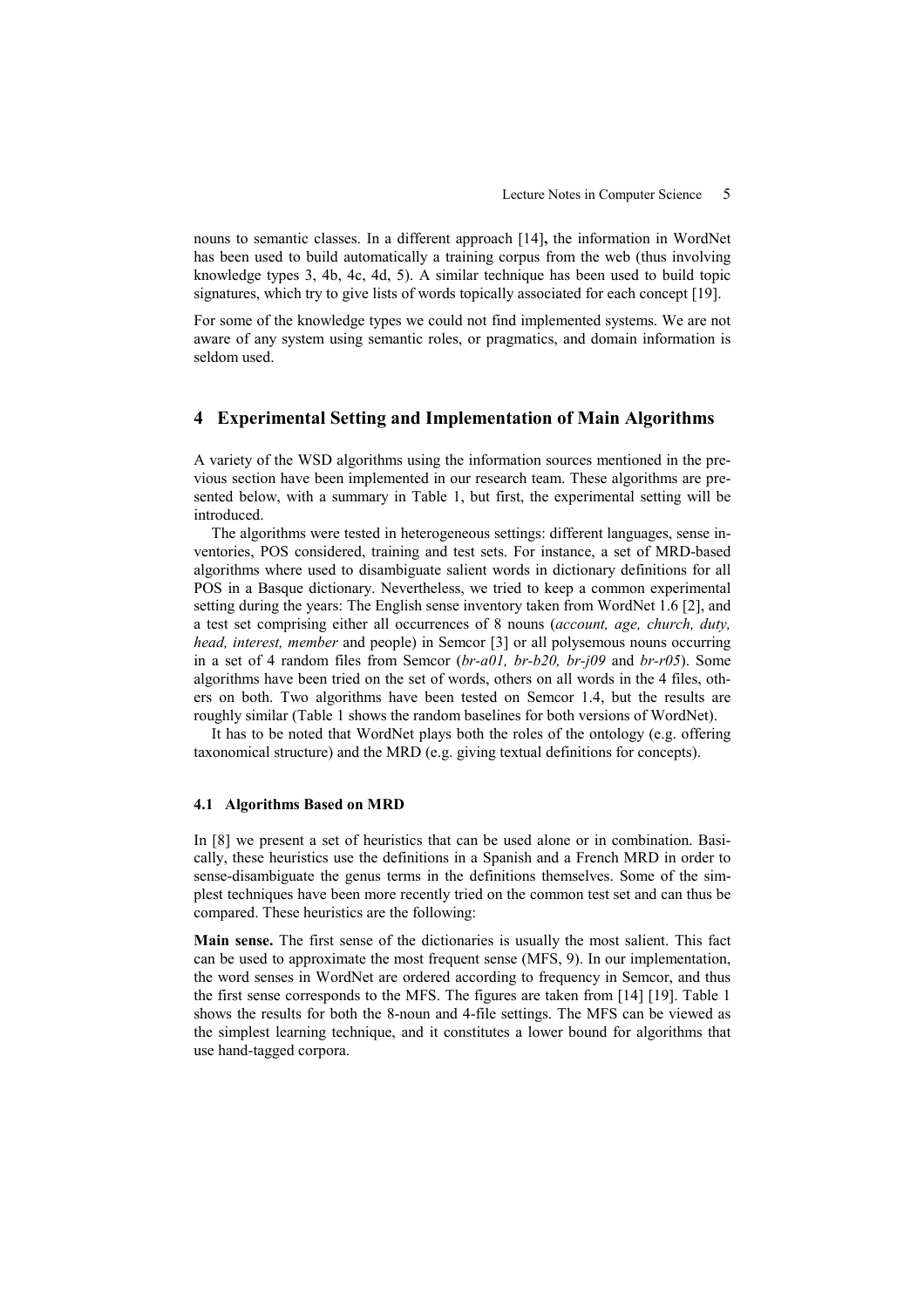**Table 1.** Summary of knowledge sources and results of algorithms implemented. The first colums shows the information source, the second the specific information used and the related knowledge types and the third the algorithm used. Finally evaluation is given for the two test sets using precision (correct answers over all examples) and coverage (all answers over all examples). Note: \*global content here includes the combination of local and global context.

| Information          | Knowledge               | Algorithm        | Results (prec. / cov.) |     |         |         |
|----------------------|-------------------------|------------------|------------------------|-----|---------|---------|
| source               | types                   |                  |                        |     |         |         |
|                      |                         |                  | 8 nouns                |     | 4 files |         |
| Random baseline      |                         | WordNet 1.4      |                        |     | .30     | 1.0     |
|                      |                         | WordNet 1.6      | .19                    | 1.0 | .28     | 1.0     |
| <b>MRD</b>           | Main sense 9            |                  | .69                    | 1.0 | .66     | 1.0     |
|                      | Definition 4            | Overlap          | .42                    | 1.0 |         |         |
| Ontology             | Hierarchy 4a            | Conc. Density    |                        |     | .43     | .80     |
| Corpora              | Most freq. sense 9      |                  | .69                    | 1.0 | .66     | 1.0     |
|                      | Local context 3 4d 5    | Decision lists   | .78                    | .96 | $\ast$  | $\star$ |
|                      | Syntactic cues 5        | , 2              | .70                    | .92 |         |         |
|                      | Arg.-head relations 4d  | , 2              | .78                    | .69 |         |         |
|                      | Global context 4b 4c    | , ,              | .81                    | .87 | $.69*$  | $.94*$  |
| $MRD + Corpora$      | Semantic classes 4b 4c  | Mutual info.     |                        |     | .41     | 1.0     |
| $Ontology + Corpora$ | Selectional pref. 7     | Probability      | .63                    | .33 | .65     | .31     |
|                      | Topic signatures 4b 4c  | Chi <sup>2</sup> | .26                    | .99 |         |         |
|                      | Aut. tagged corp. 3 4 5 | Decision lists   | .13                    | .71 |         |         |

**Definition overlap.** In the most simple form the overlap between the definitions for the word senses of the target word and the words in the surrounding context is used [19]. This is a very limited form of knowledge type 4, but its precision (cf. Table 1 for results on the 8-noun set) is nevertheless halfway between the random baseline and the MFS. We have also implemented more sophisticated ways of using the definitions, as co-occurrences, co-occurrence vectors and semantic vectors [8], but the results are not available for the common experimental setting.

#### **4.2 Algorithms Based on Ontologies**

Conceptual density [10] [20] is a measure of concept-relatedness based on taxonomies that formalizes the common semantic class (knowledge type 4a). The implementation for WordNet was tested on the 4-file test set using WordNet version 1.4.

### **4.3 Algorithms Based on Corpora**

Hand tagged corpora has been used to train machine learning algorithms. We are particularly interested in the features used, that is, the different knowledge sources used by each system [11] [12] [13] [14]. We have tested a comprehensive set of features [14] [21] which for the sake of this paper we organized as follows: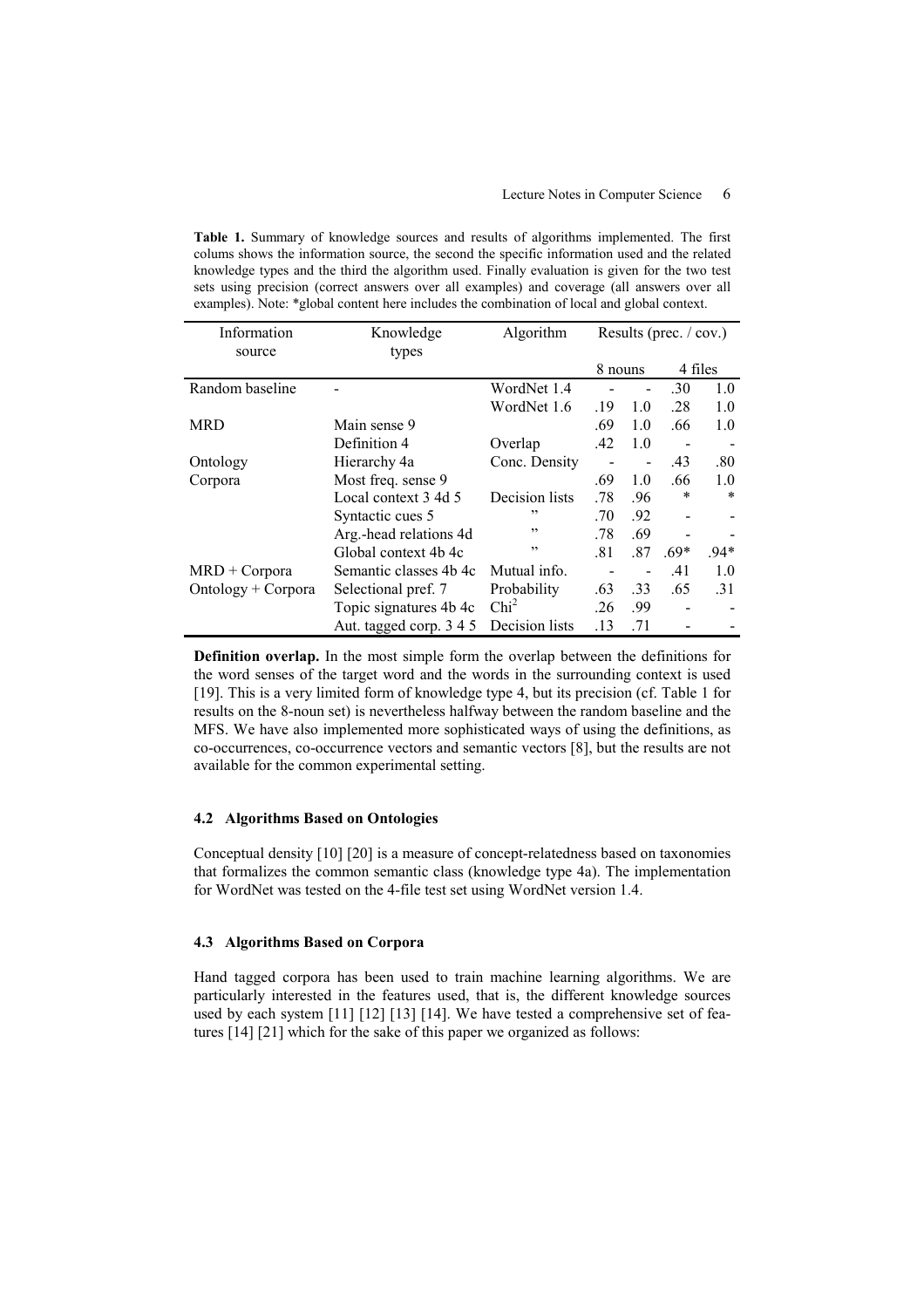- Local context features comprise bigrams and trigrams of POS, lemmas and word forms, as well as a bag of the words and lemmas in a small window comprising 4 words around the target [14]. These simple features involve knowledge about collocations (3), argument-head relations (4d) and limited syntactic cues (5).
- In addition to the basic feature set, syntactic dependencies were extracted to try to model better syntactic cues (5) and argument-head relations (4d) [21]. The results for both are given separately in Table 1.
- The only global feature in this experiment is a bag of word for the words in the sentence (knowledge types 4b, 4c) [14].

We chose to use one of the simplest yet effective way to combine the features: decision lists [22]. The decision list orders the features according to their log-likelihood, and the first feature that is applicable to the test occurrence yields the chosen sense. In order to use all the available data, we used 10-fold cross-validation. Table 1 shows the results in the 8-noun set for each of the feature types. In the case of the 4-file set, only the combined result of local and global features is given.

### **4.4 Algorithms Based on a Combination of MRD and Corpora**

In the literature, there is a variety of ways to combine the knowledge in MRDs with corpora. We implemented a system that combined broad semantic classes with corpora [16] [20], and disambiguated at a coarse-grained level (implicitly covering knowledge types 4b and 4c). It was trained using the semantic files in WordNet 1.4 and tested on the 4-file setting only. In order to compare the performance of this algorithm that returns coarse-grained senses with the rest, we have estimated the finegrained precision choosing one of the applicable fine-grained senses at random. The results are worse than reported in [16], but it has to be noted that the organization in lexical files is very different from the one in Roget's.

#### **4.5 Algorithms based on ontologies and corpora**

Three different approaches have been tried in this section:

- **Selectional preferences** (7). We tested a formalization that learns selectional preferences for classes of verbs [18] on subject and object relations extracted from Semcor. In this particular case, we used the sense tags in Semcor, partly to compensate for the lack of data. The results are available for both test settings. Note that the coverage of this algorithm is rather low, due to the fact that only 33% of the nouns in the test sets were subjects or objects of a verb.
- **Learning topic signatures from the web** (4b, 4c). The information given in WordNet for each concept is used to feed a search engine and to retrieve a set of training examples for each word sense. These examples are used to induce a set of words that are related to a given word sense in contrast with the other senses of the target word [19]. Topic signatures are constructed using the most salient words as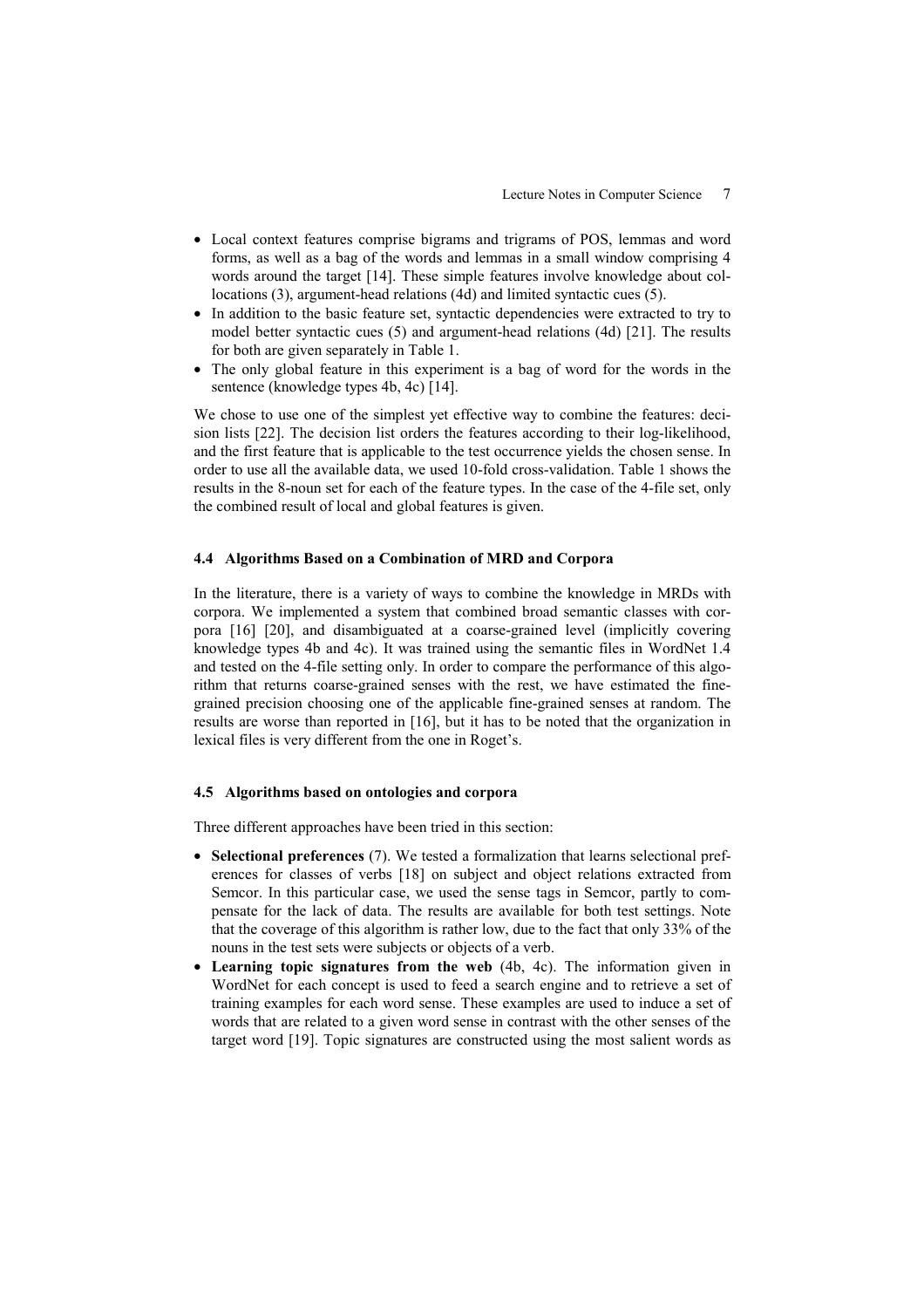given by the Chi<sup>2</sup> measure. Table 1 shows the results for the 8-noun setting, which are slightly above the baseline.

• **Inducing a training corpus from the web** (3, 4b, 4c, 4d, 5). In a similar approach, the training examples retrieved from the web are directly used to train decision lists, which were tested on the 8 noun set [14]. The results are very low on average, but the variance is very high, with one word failing for all test samples, and others doing just fine.

### **5 Discussion and Future Directions**

From the comparison of the results, it is clear that algorithms based on hand-tagged corpora provide the best results. This is true for all features (local, syntactic cues, argument-head relations, global), including the combination of hand-tagged corpora with taxonomical knowledge (selectional restrictions). Other resources provide more modest results: conceptual density on ontologies, definition overlap on MRDs, or the combination of MRD and corpora. The combinations of corpora and ontologies that try to acquire training data automatically are promising, but current results are poor.

If the results are analyzed from the perspective of knowledge types, we can observe the following:

- a. Collocations (3) are strong indicators if learned from hand-tagged corpora.
- b. Taxonomical information is very weak (4a).
- c. Semantic word associations around topic (4b) and situation (4c) are powerful when learned from hand-tagged corpora (but difficult to separate one from the other). Associations learned from MRDs can also be useful.
- d. Syntactic cues (5) are reliable when learned from hand-tagged corpora.
- e. The same applies for selectional preferences (7), but in this case the applicability, is quite low. It is matter of current experimentation to check whether the results are maintained when learning from raw corpora.
- f. MFS (9) is also a strong indicator that depends on hand-tagged data.
- g. POS (1), morphology (2), semantic roles (6), domain (8) and pragmatic (10) knowledge types have been left aside.

The results seem to confirm McRoy's observation that collocations and semantic word associations are the most important knowledge types for WSD [5], but we have noticed that syntactic cues are equally reliable. Moreover, the low applicability of selectional restrictions was already noted by McRoy [5].

All in all, hand-tagged corpora seems to be the best source for the automatic acquisition of all knowledge types considered, that is, collocations (3), semantic associations (situation 4b, topic 4c and argument-head relation 4d), syntactic cues (5), selectional restrictions (7) and MFS (9). Only taxonomic knowledge (4a) is taken from ontologies. In some cases it is difficult to interpret the meaning of the features extracted form corpora, e.g. whether a local feature reflects a collocation or not, or whether a global feature captures a topical association or not. This paper shows some steps to classify the features according to the knowledge type they represent.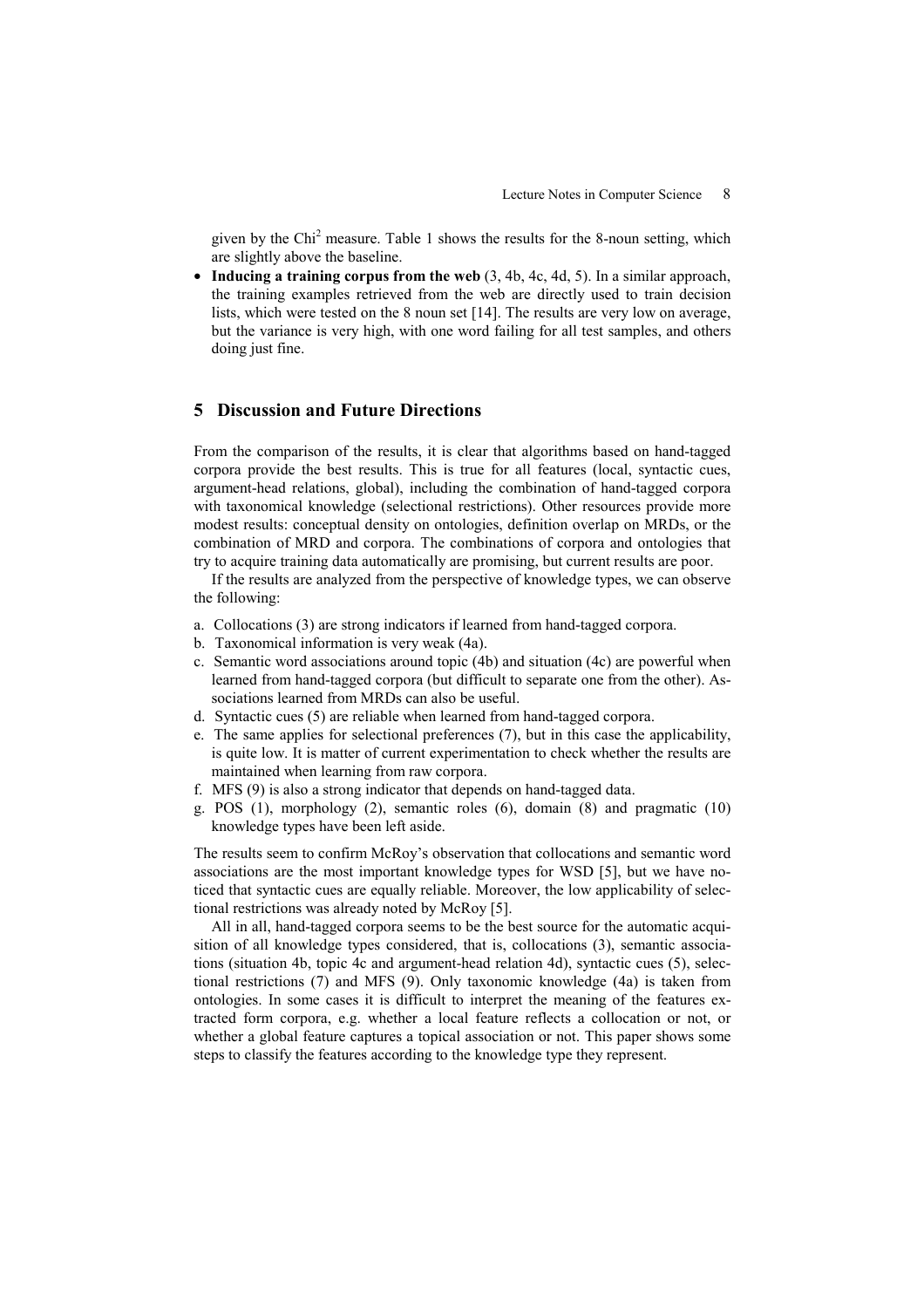However strong, hand tagged algorithms seem to have reached their maximum point, far from the 90% precision. These algorithms depend on the availability of hand-tagged corpora, and the effort to hand-tag the occurrences of all polysemous words can be a very expensive task, maybe comparable to the effort needed to build a comprehensive LKB. Semcor is a small sized corpus (around 250,000 words), and provides a limited amount of training data for a wide range of words. This could be the reason for the low performance (69% precision) when tested on the polysemous nouns in the 4 Semcor files. Unfortunately, training on more examples does not always raise precision much: in experiments on the same sense inventory but using more data, the performance raised from 73% precision for a subset of 5 nouns to only 75%. In the first SENSEVAL [1] the best systems were just below the 80% precision.

We think that future research directions should resort to all available information sources, extending the set of features to more informed features. Organizing the information sources around knowledge types would allow for more powerful combinations. Another promising area is that of using bootstrapping methods to alleviate or entirely eliminate the need of hand-tagging corpora. Having a large number of knowledge types at hand can be the key to success in this process.

The work presented in this paper could be extended, specially to cover more information sources and algorithms. Besides, the experimental setting should include other POS apart from nouns, and all algorithms should be tested on both experimental settings. Finally, it could be interesting to do a similar study that focuses on the different algorithms using principled knowledge and/or information sources.

### **6 Conclusions**

We have presented a first attempt to systematize the relation between principled knowledge types and actual information sources. The former provide guidelines to construct LKBs for theoretically motivated WSD systems. The latter refer to robust WSD systems, which usually make use of the resources at hand: MRD, light-weight ontologies or corpora. In addition, the performance of a wide variety of knowledge types and algorithms on a common test set has been compared.

This study can help to understand which knowledge types are useful for WSD, and why some WSD systems perform better than others. We hope that in the near future, research will shift from systems based on information sources to systems based on knowledge sources. We also try to shed some light on the possibilities for semiautomatic enrichment of LKBs with the desired knowledge from existing resources.

#### **Acknowledgements**

Some of the algorithms have been jointly developed in cooperation with German Rigau. David Martinez has a scholarship from the Basque Country University. This work was partially funded by FEDER funds from the European Commission (*Hiztegia 2001*  project) and by MCYT (*Hermes* project).